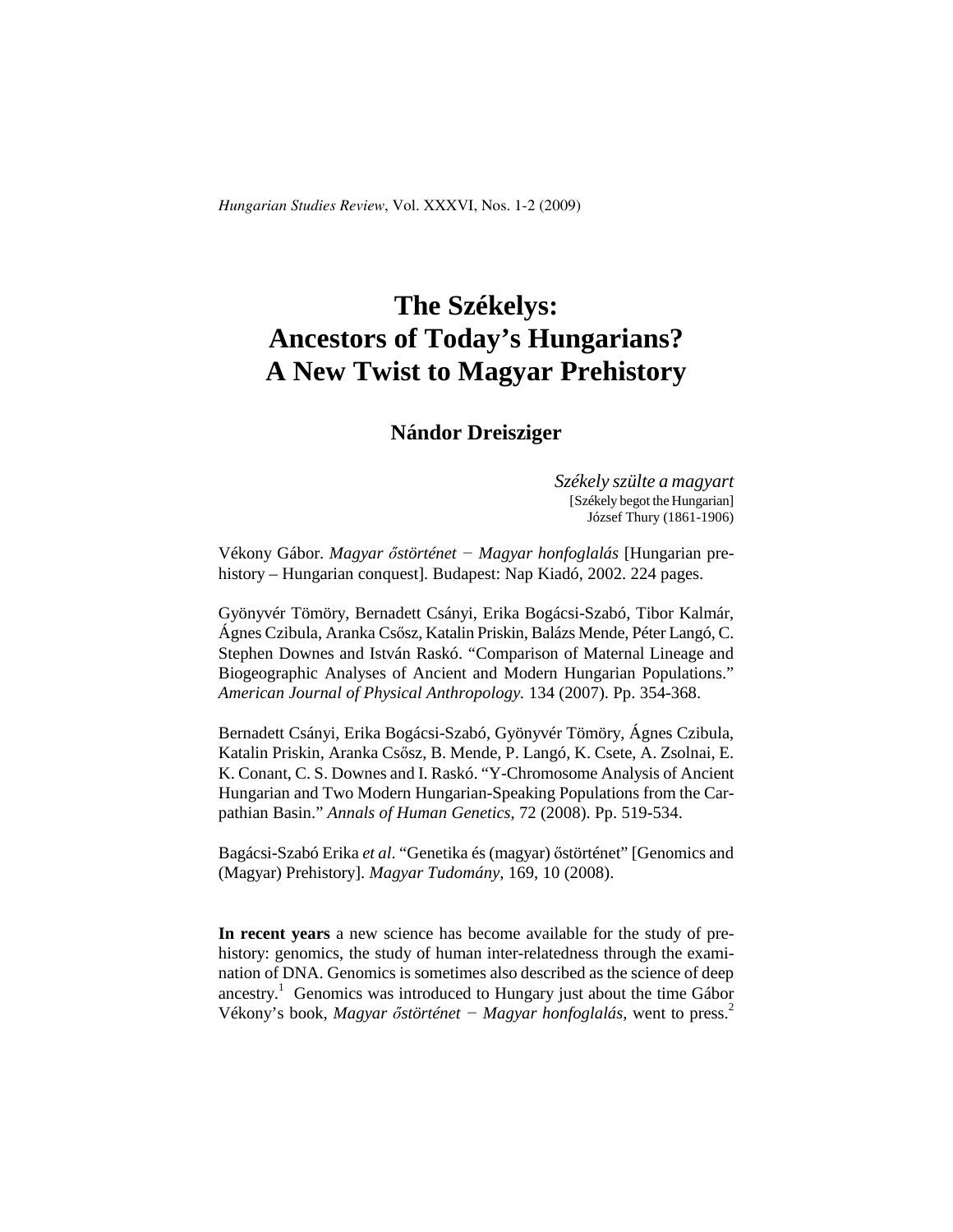Because the results of the first genomic inquiries into the Hungarian past did not become public until years later, Vékony was not able to use them to support his theories. Since Vékony died in 2004, 3 he never had the chance to find out that the results of these inquiries lend emphatic support to the most dramatic and probably also the most controversial of his conclusions.

The first purpose of this review will be to acquaint the reader with Vékony's book and its unconventional arguments. The second and perhaps more important aim of this review article will be to outline the results of the recent genomic research in Hungary which reinforce Vékony's extraordinary theories regarding the role of the Székelys in Magyar ethnogenesis.

The writer of these lines is not a historian of the pre-modern age. He is not a geneticist by training. Nevertheless, his long-term interest in premodern Magyar history and his passion about the new science of genomics hopefully offer some justification for his bringing this book to the attention of an audience that has no knowledge, or has only a limited knowledge of Hungarian, and cannot read Vékony's book in the original Magyar.

Many Hungarians are intensely interested in their national origins and ancient homeland. Not surprisingly, in the past few centuries, and especially in the past several decades, many books appeared dealing with these subjects. Some of these were written by people who had no training in any or most of the relevant disciplines of history, linguistics, archaeology or anthropology― and the conclusions they came to were often exotic or even fantastic, especially as to the question of the ancient Magyar homeland's location. Academics better trained in the relevant disciplines were more reluctant to endorse unconventional theories, but some of them did. In Vékony's book we have a work from an academic who was not reluctant to come to conclusions that most readers will regard as dramatic or even provocative.

We must say in advance that Vékony, a former member of the faculty of the Institute of Archaeology at Budapest's Eötvös Loránd University, does not belong to that very numerous camp of mostly amateur writers who deny the Magyar language's linguistic affinity to the other Finno-Ugric languages and trace the ancient Hungarian homeland to the land of Sumer. He is an ardent believer of the Uralic linguistic ancestry of the Magyar language. Regarding Sumerian, he proclaims that it has no connection to any known tongue, let alone Hungarian. Vékony's unconventional conclusions are made in connection with other aspects of Magyar prehistory.

In his lifetime Vékony published numerous books, mostly in Hungarian but also in English.<sup>4</sup> He wrote the one at hand late in his life, and it sums up many decades of his researches. It begins innocuously enough, with an outline of the beginnings of Hungarian interest in Magyar prehistory in the  $13<sup>th</sup>$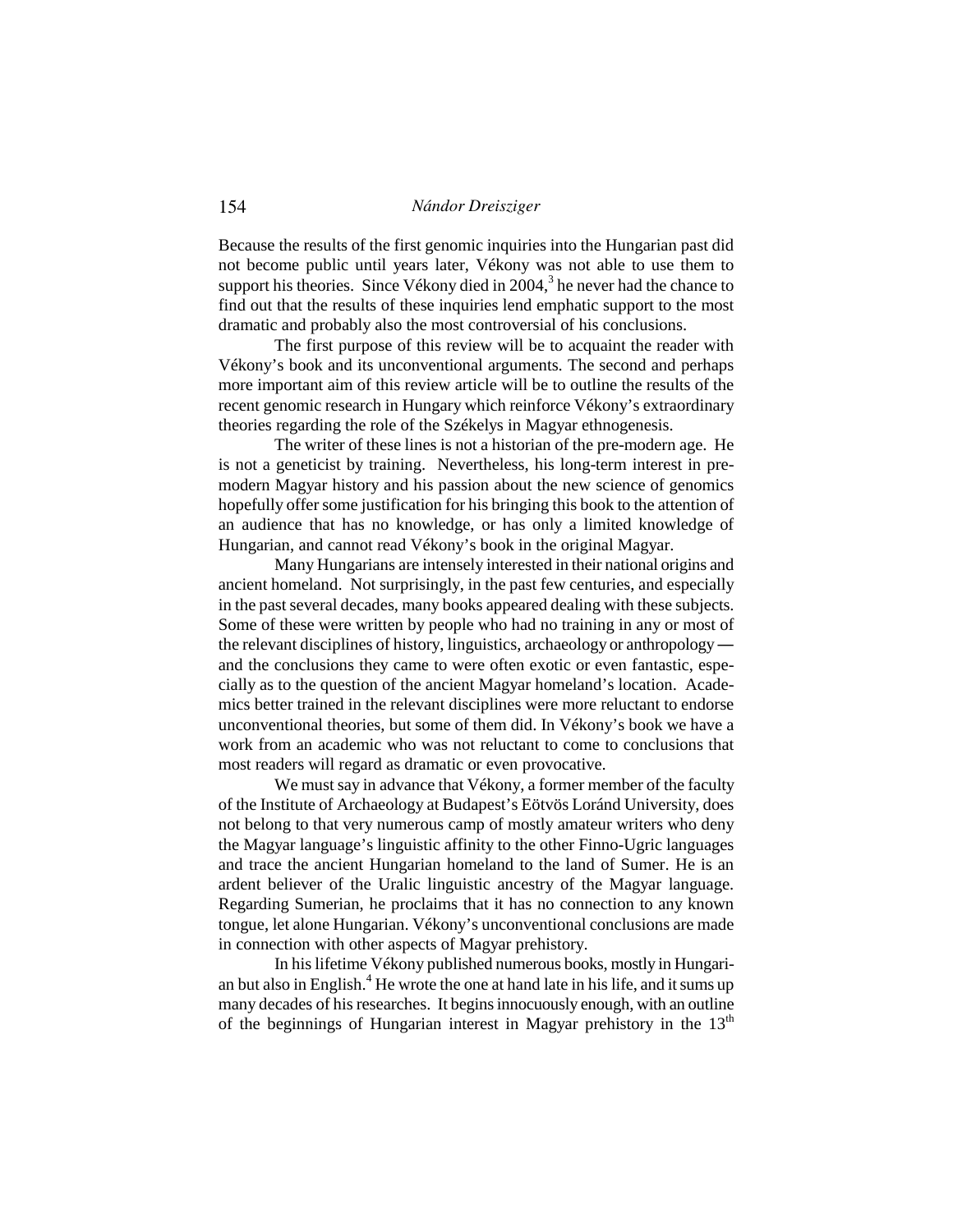century, in particular with the circumstances of Dominican friar Julianus' travels, in what is now European Russia, in search of the ancient Magyar homeland and "relatives left behind". He then continues with descriptions of the works of the  $13<sup>th</sup>$  century priests Anonymus and Simon Kézai as well as of the lesser-known Franciscan friar Plano Carpini, Benedictus Polonus. The writings of Anonymus and Kézai have served as the chief sources of information for generations of Hungarian historians on the occupation of the Carpathian Basin by the Magyars at the end of the  $9<sup>th</sup>$  century. Later in his book Vékony will tell us that he, in writing his version of the "conquest" story, refused to use these works, since much of what they say has been proven erroneous. The unreliability of these sources should come as no surprise to anyone. They were written centuries after the events, and they were also influenced by the political views, one might say the propaganda, of the masters (King Béla III and King László IV respectively) whom these authors served.

Vékony then continues with the historiography of the "Hungarian conquest" in the post-13<sup>th</sup> century period. He notes that attention to the uniqueness of the Magyar language was first paid in the  $15<sup>th</sup>$  century by Galeotto Marzio, a courtier in King Matthias Corvinus' entourage. Vékony also traces the evolution of knowledge of Hungarian prehistory outside of Hungary, mainly at the Vatican and some European (including Russian) royal courts.

There is not much to write about Hungarian historiography during the age of Ottoman occupation. Scholarship declined in much of Hungary during this age, as did the study of history. Nevertheless it was in this period that the comparison of the Magyar language to other languages garnered increased interest, and the first language to be focused upon became Hebrew. Similarities between these two languages preoccupied scholars into the  $19<sup>th</sup>$  century. In time Magyar became compared to other Near Eastern and Asian languages as well. It would not be long before attention would be shifted to the relationship of Hungarian to other Finnno-Ugric languages.

According to Vékony, the fist writer to proclaim the similarity of Magyar and Finnish, and even some Samoyed languages, was the  $17<sup>th</sup>$  century scholar Georg Horn. Other Germans who followed were Martin Fogel and Johann Georg Eckhard, and then in Hungary, Dávid Cwittinger and György Pray. The most influential of the non-Hungarians were Gottfried Wilhelm Leibniz and Philipp Johann von Starhlemberg. The latter's work prompted Jószef Torkos, the Lutheran minister in Győr, to conclude in 1747 that the Vogul language was closely related to Magyar (Vékony, p. 25). Though a few Hungarian scholars were aware of the studies of their German colleagues, according to Vékony in the  $18<sup>th</sup>$  century the study of Finno-Ugric linguistics,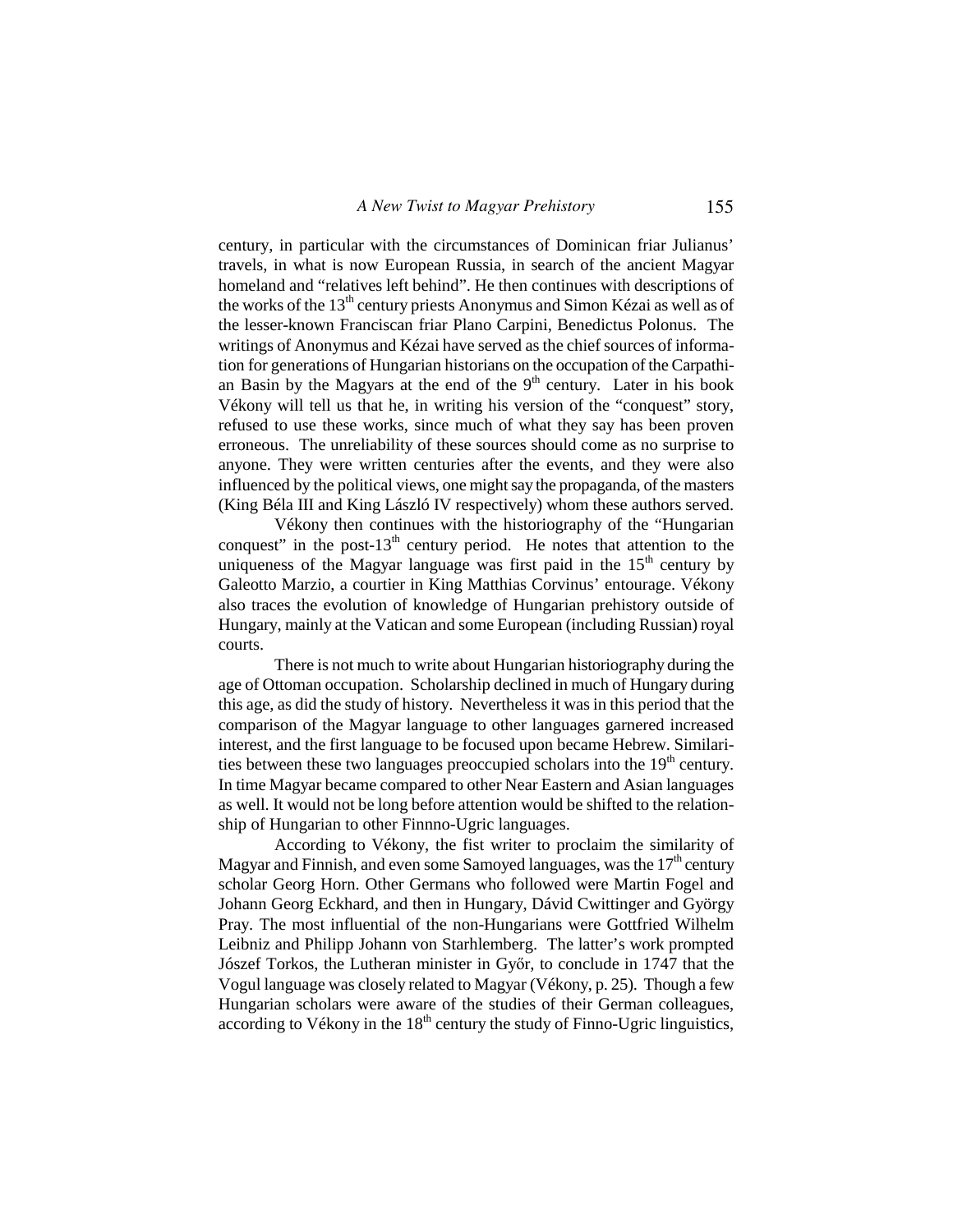and even to some extent Hungarian prehistory, was primarily a "German science." It remained so for many decades, despite the fact that in the  $19<sup>th</sup>$ century interest in Hungary in Hungarian linguistic relationships and in the ancient Magyar homeland (*őshaza*) increased, as illustrated by the travels of Sándor Kőrösi Csoma in Tibet and India. The age of the French revolutionary wars, Napoleon's conquests, the reactionary regimes that followed the Congress of Vienna, all contributed to a decline in interest in research about prehistory not only in Hungary but in the German world as well. The exceptions were the Hungarian legal scholar Antal Reguly and the Finnish researcher Matthias Alexander Castrén. These two men, according to Vékony, founded the modern science of Finno-Ugric comparative linguistic studies (pp. 30- 31).

Reguly's researches were evaluated and presented to the scientific world by Pál Hunfalvy, mainly in his book *A vogul föld és nép* [The Vogul land and people] (1864). By the end of his career, Hunfalvy had come to the conclusion that the Magyar language was closest to that of the Voguls (better known today as the Mansi) and the Ostyaks (the Khanti or Hanti). József Budenz, a professional linguist, also came to a similar conclusion, abandoning gradually his earlier belief that Magyar was closest to Turkish (pp. 31-32). Vékony next describes the prolonged debate that took place in Hungary at the turn of the century and early during the  $20<sup>th</sup>$ , regarding the advocates of the Turkish or Ugric linguistic connection, pointing out that the Orientalist scholar Ármin Vámbéry at one time was on one side of this debate and later on the other.

In the meantime the search for the ancient Hungarian homeland continued. Numerous individuals including Miklós Révai advanced their theories concerning the whereabouts of this land. Most of them placed it west or south of the Ural Mountains, while a few in South-Central Siberia. The last to do so was Erik Molnár, the  $20<sup>th</sup>$  century Marxist scholar (pp. 34-35). Later historians began using the methods of paleo-ontology and linguistic analyses to determine the place of the ancient homeland. By analysing names of plants and animals in various Finno-Ugric languages, and comparing these to the estimated homelands of these, they sought to gain insights into prehistory and the prehistoric homelands of these peoples. The conclusions they arrived at varied greatly.

In the chapters following these essentially historiographical descriptions Vékony outlines the similarities that can be observed between Hungarian and other Uralic languages. He concludes that the Magyar language is related only to these tongues, since the existence of non-Uralic loan words in Magyar, and Magyar loan words in non-Uralic languages, is no proof of their being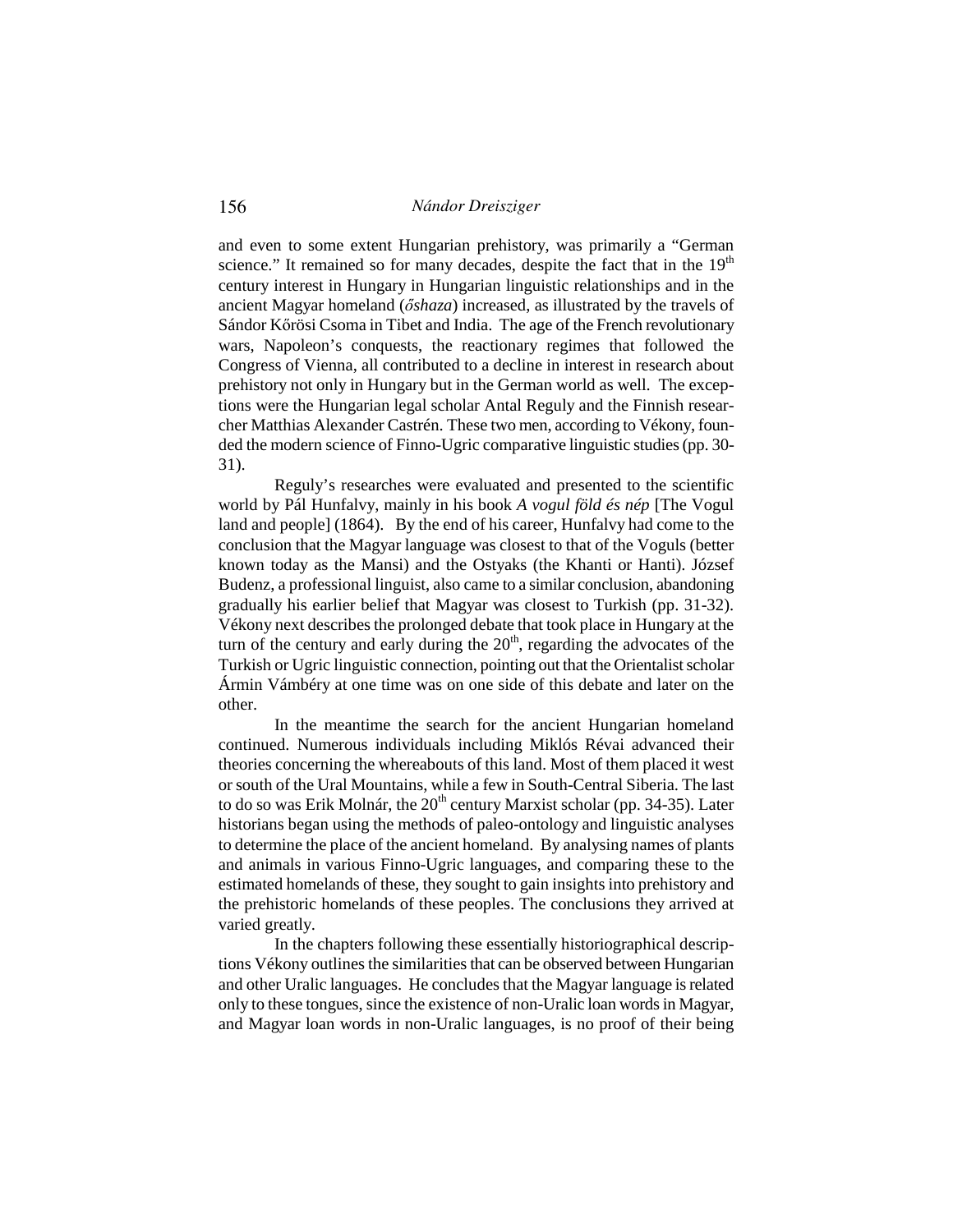related (pp. 40-49). He then gives his version of the Uralic linguistic family tree and next offers descriptions of the peoples that speak or have spoken these languages (pp. 49-90). This part of his book offers few surprises to believers of the Uralic nature of the Magyar language. Vékony devotes his next chapter to an outline of the methodologies used for the research of prehistory.

The next chapter Vékony covers the history of the ancient homeland of the Uralic and then the Finno-Ugric peoples ― which he places on the plains southeast of Moscow, roughly between the present-day cities of Riazan and Tambov.<sup>5</sup> He also describes life in these lands as it can be reconstructed by archaeologists and historians today. Most of this area was a part of the Middle Volga River basin and was characterized by numerous lakes, meandering rivers, and wetlands. Not surprisingly, Vékony speculates that fishing constituted an important activity for the land's inhabitants, second only to hunting. He also suggests that Finno-Ugric peoples were introduced to agriculture and animal husbandry already in this homeland of theirs, by their Indo-European neighbours.

Vékony's next chapter deals with the "Ugric" age, the time after the separation of the Finnic (Finno-Permian) and Ugric peoples. The reason for this separation is not known to the author. He also has to speculate rather than to say with any degree of certainty that the Magyars and their Ugric relatives continued to live together for quite some time after this separation. One great change in the lives of the Ugric peoples came when they became familiar with horse breeding and the use of the horse as a daft animal as well as a means of transportation. This new, now horse-focused Ugric community lived on the lands south, south-east and east of the previous, the Finno-Ugric homeland ― while the ancestors of the Finnic peoples had moved to the north, north-west, and west. Ugric unity in the lands between the Donets Basin and the Ural Mountains continued till about 2,000 b.c. when it gradually began to disintegrate ― with the ancestors of the Magyars remaining in the lands between the Don and the Dnepr Rivers, while the ancestors of the Ostyaks (Khanty) and Voguls (Mansi) moving further north.

Vékony's next chapter is devoted to what he calls the "Dark Ages" the early age of Hungarian pre-history. This age lasted from about 1,300 b.c. to the  $5<sup>th</sup>$  century a.d., that is till the time of the ancient Magyars' increased interactions with Turkic-speaking peoples. This is another age about which we know very little, and we don't even know from what languages some of the loan-words that entered Hungarian had come from, as these languages (and their speakers) have since disappeared. Archaeology also fails to throw much useful light on this period. Still, according to Vékony, there are some glimpses of evidence that makes a cursory outline of this age possible. These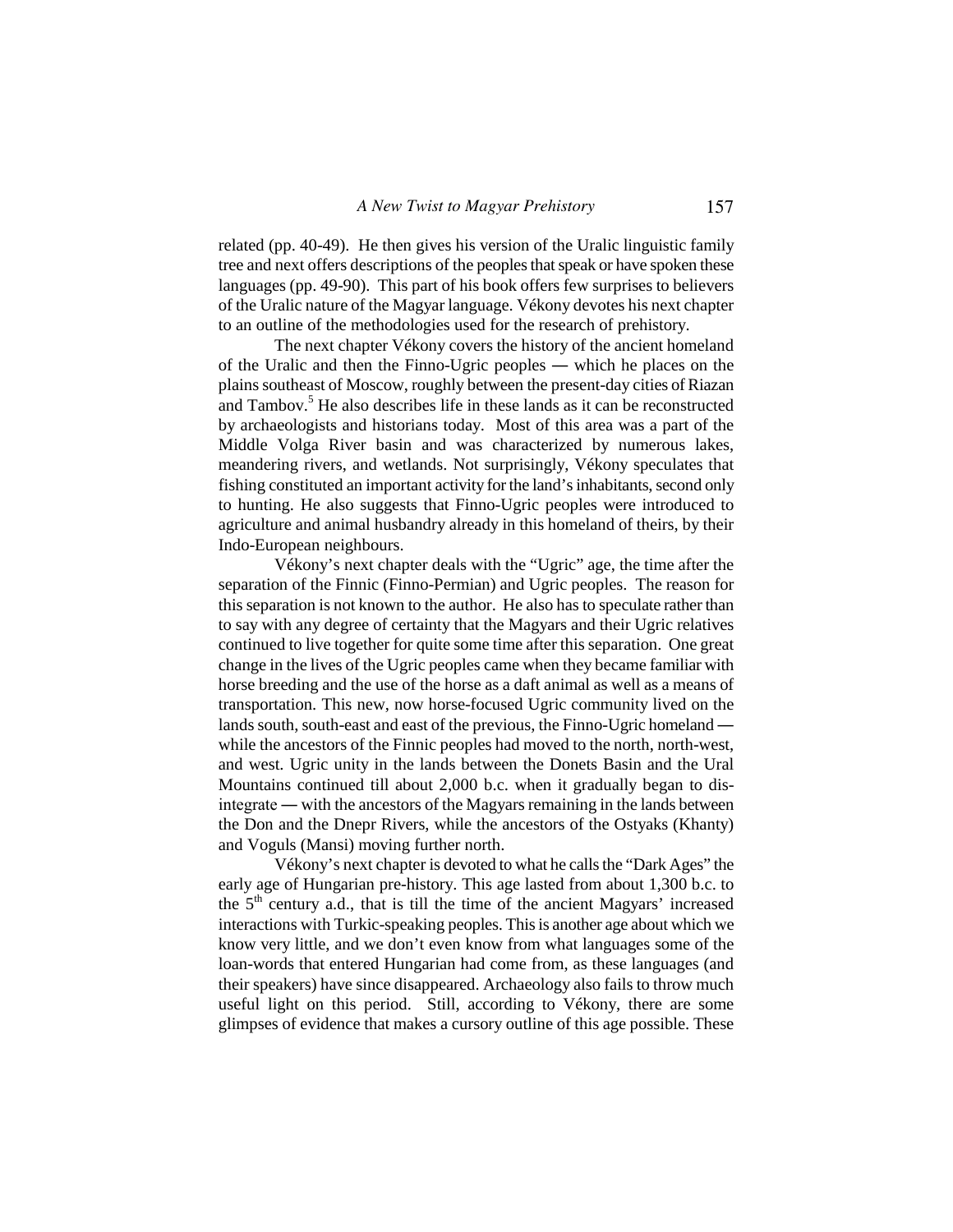speak of interplay and interaction with numerous peoples, including some Finno-Permiens, Iranians (Skythians, Sarmatians, Alans) and Indo-Europeans. All of these left larger or smaller imprint on the Hungarian language, mainly in terms of loan-words. In the beginning of this age the ancestors of the Hungarians lived in the Donets River Basin. Where they lived at the end of this period Vékony is reluctant to guess, as the arrival of the Huns rearranged the ethnic map of Eastern Europe which fact makes it impossible for the students of this age to track peoples for about two centuries (p. 166). Nevertheless Vékony speculates that the earliest forms of the name that Hungarians later began to call themselves, in its various forms (the Slavic skul, sikulu, sikülü, sakul, and the Germanic Zokel) which eventually gave rise to the name Székely, originated in this period (pp.  $169-170$ ).<sup>6</sup>

Vékony's next chapter deals with the last phase of Hungarian prehistory, a period that lasted from the middle of the first millennium a.d. to its end. For the author what characterizes this period most, were contacts and relations with Turkic peoples. In fact, such contacts continued well into the 13<sup>th</sup> century. The Turkic peoples with whom the Hungarians of the age had the most contacts, judging from the number and kind of Turkic loan-words in the Hungarian language, were the Bulgars. In this connection Vékony remarks that most of these words must have been borrowed in the Carpathian Basin (pp. 174-177). Did Hungarians live there before the end of the  $9<sup>th</sup>$  century? Vékony answers this question by saying that as far as Hungary's public is concerned they did not, but he adds that the majority of historians who studied this age have come to the conclusion that Hungarians probably did live there. As to the question of the ethnogenesis of Hungarians (how they eventually became a people) however, Vékony argues, there has been no agreement among historians (p. 177). The reason for this, according to the author, is the existence of two kinds of source materials that made for two differing versions of Hungarian prehistory.

### **The "Hungarian conquest"**

When carefully considered according to Vékony, these sources actually tell the history of two different peoples: the ancestors of the Hungarians and the ancestors of the people who entered the Carpathian Basin at the end of the  $9<sup>th</sup>$ century. Vékony next outlines the history of each of these as he sees them (pp. 178-185). In connection with the history of the people who moved into the Carpathian Basin at the end of the  $9<sup>th</sup>$  century — who were known to their Muslim contemporaries as Madzsgirs ― he speculates about the language they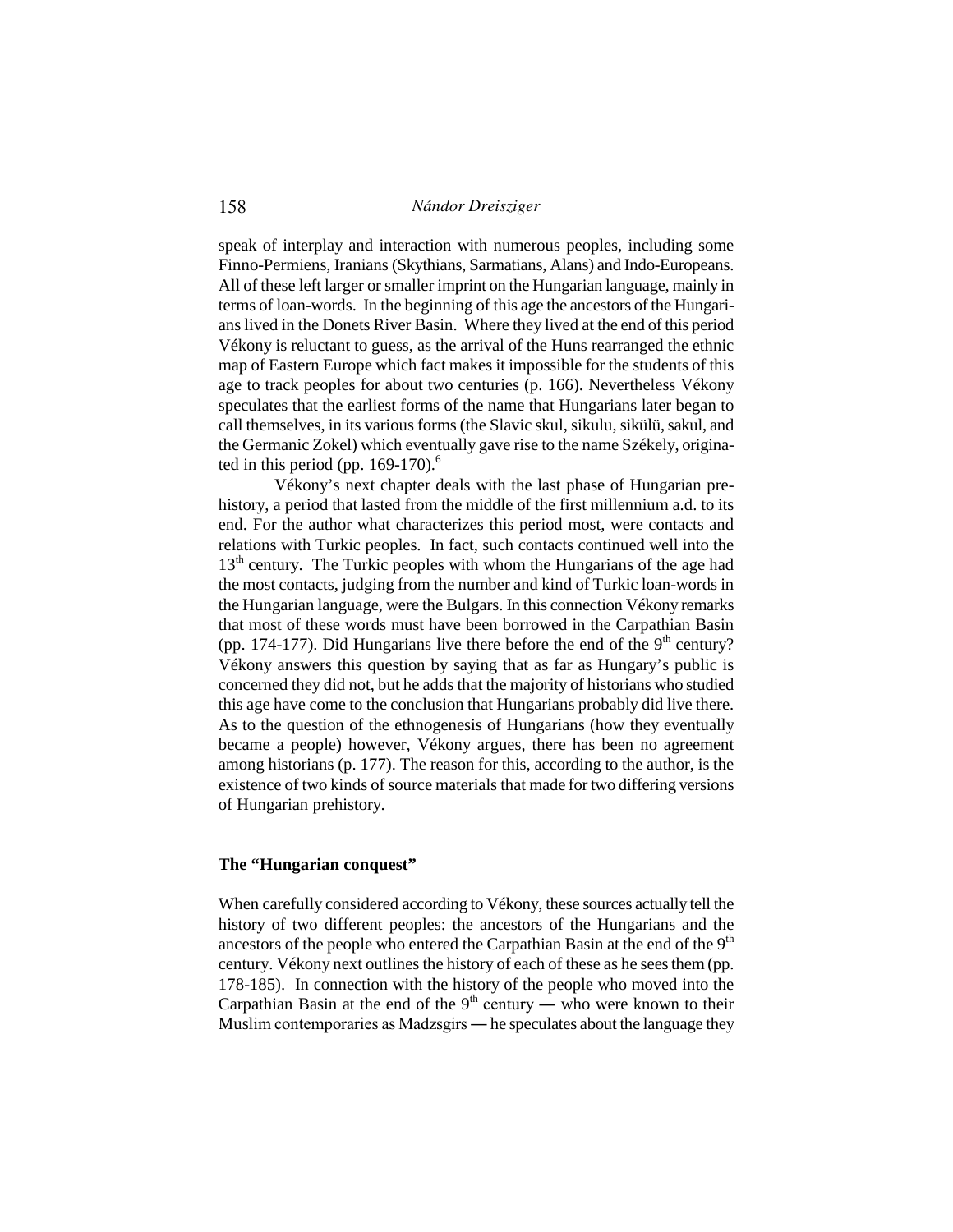spoke. It was not a Bulgar Turkic language, but one related to the language of the Bashkirs (p. 185). Vékony is not sure about the language of the Madzsgirs' Kavar (Kabar) allies, but believes that it was another Turkic language, one of the several spoken in the empire of the Khazars (pp. 187-188).

The chapter's last pages speculate among other things about the relationships between the newly-arrived Madzsgirs and the autochthonous Székelys ― as well as those between the latter and the region's Slavic populations. In connection with the former Vékony guesses that the Székelys interacted and intermarried with the newcomers only or mainly after these became assimilated (p. 189). Indeed, early interaction was probably difficult between the rulers and the ruled, that is between those who lived a primarily nomadic, marauding life, and the locals who were settled and were probably less warlike.

The book's last chapter is entitled "A honfoglalás kora" [the age of the conquest] and deals first of all with the historiography of the so-called "Hungarian conquest" of the Carpathian Basin at the end of the  $9<sup>th</sup>$  century. Here the author outlines the shortcomings of the works of the  $13<sup>th</sup>$  century chroniclers Simon Kézai and Master P., better known as Anonymus. He notes that no one has ever found any solid evidence that would support these two scholars' linking of the Huns and Árpád's people. In fact Vékony blames the continued acceptance of the old theory of the conquest on the fantasy-laden myths presented by these two men. When faced by such historical evidence, Vékony feels obligated to reject these stories in their entirety, even if that makes Hungarian history less colourful and thinner, i.e. more *vékony* [thin], to use the pun he favours.

Next Vékony reminds his readers of the massive movements of peoples Europe experienced from the  $4<sup>th</sup>$  century to the  $9<sup>th</sup>$ . In the early decades of this age it was the still existing Roman Empire that acted as a receptor of this migration. By the time of the  $9<sup>th</sup>$  century, it was often the Byzantine Empire. Vékony argues that the arrival of Árpád's people should also be seen as part of this same phenomenon. These people ― whom (as has been mentioned) contemporary Muslims called Madzsgirs, the Byzantines Turks, and most Europeans Ungrus or Hungarus — from their early  $9<sup>th</sup>$  century location east of the Urals began their migration westward and by the second half of the century they turned up, always on the go, in various places in Central Europe. Their behaviour was typically nomadic: they engaged in marauding expeditions to all corners of their known world, and they "rented" their armies to anyone who could pay for them handsomely. As to the size of their army Vékony gives the estimate of "approximately" 5,000.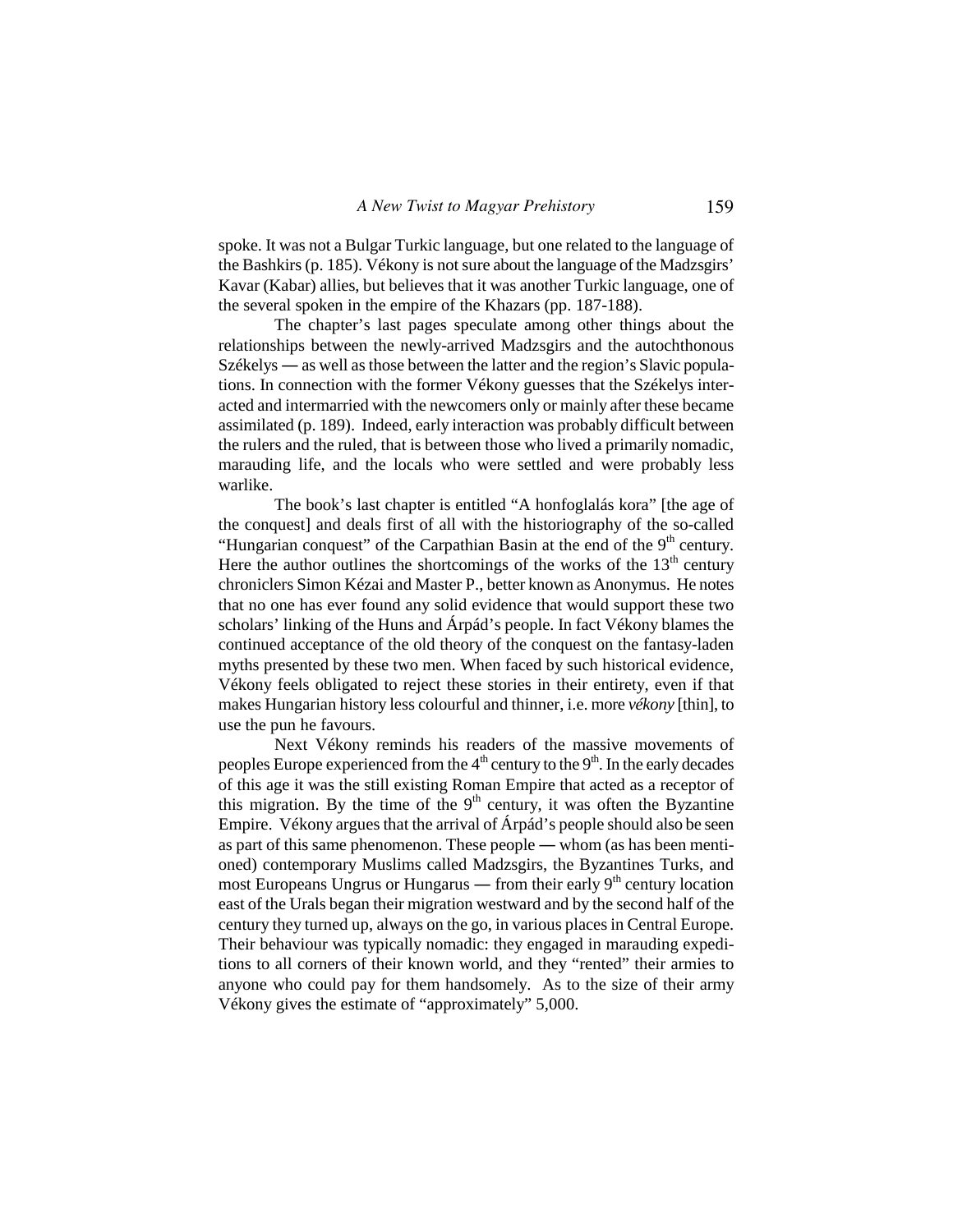While Árpád's people were nomadic and Turkic-speaking, the majority of those living in the Carpathian Basin at the end of the  $9<sup>th</sup>$  century were agriculturalists and Finno-Ugric, i.e. Hungarian speaking. Their descendents would be known as Magyars, a name that was originally that of the newcomers. Such name-change can also be observed in the case of the Bulgarians, a Slavic-speaking people who inherited their name from their nomadic, Turkic-speaking conquerors, and the Russians who got their name Rus from the Scandinavian, i.e. Varangian elite that founded their first ruling dynasty (pp. 213-214).

The ancestors of today's Hungarians, Vékony reminds us in his conclusions, had an earlier name and that name eventually transmuted into the word Székely. Today it denotes the culturally but not linguistically distinct Hungarian ethnic group living in the easternmost counties of Transylvania in the Republic of Romania. In the  $9<sup>th</sup>$  century the ancestors of these people, and of all Hungarians, lived in various regions of the Carpathian Basin. Further evidence of their presence, in particular in western Transdanubia, was discovered shortly before Vékony wrote his book. This was an inscription found written in Székely runic script dating from the 860s a.d. (p. 214).

While most of Hungary's present-day population descends from these pre-895 inhabitants of the Carpathian Basin (as well as the great variety of peoples who had joined them as immigrants since the  $9<sup>th</sup>$  century), the Székelys we know today are a distinct group. Vékony suggests that their cultural separation from the rest of Hungarians had started with the Carolingian conquest of the western regions of their lands. Later, as we know, the country's early Árpádian kings invited those among the Székelys who had been guarding the kingdom's western frontiers (roughly the region known today as the Burgenland), to settle in Transylvania to help consolidate the new, Christian and feudal order in that part of their realm and to guard its by then more threatened eastern approaches.<sup>7</sup>

The conquest of the Carpathian Basin at the end of the  $9<sup>th</sup>$  century did have significant impact on the future history of Hungarians. In Vékony's opinion the most important of these was the establishment of a dynasty, under whose members, in particular Prince Géza and King St. Stephen, a Christian medieval kingdom could be established and the enthogenesis of the Hungarian people could be completed. In this process the rulers, the "conquerors" and their immediate descendents, first became the same as the community they ruled in their language, and later in other aspects of their existence as well (p. 215). They became the elite of a settled, Christian nation ― linked to their subjects by their new, common religion and their new, common language.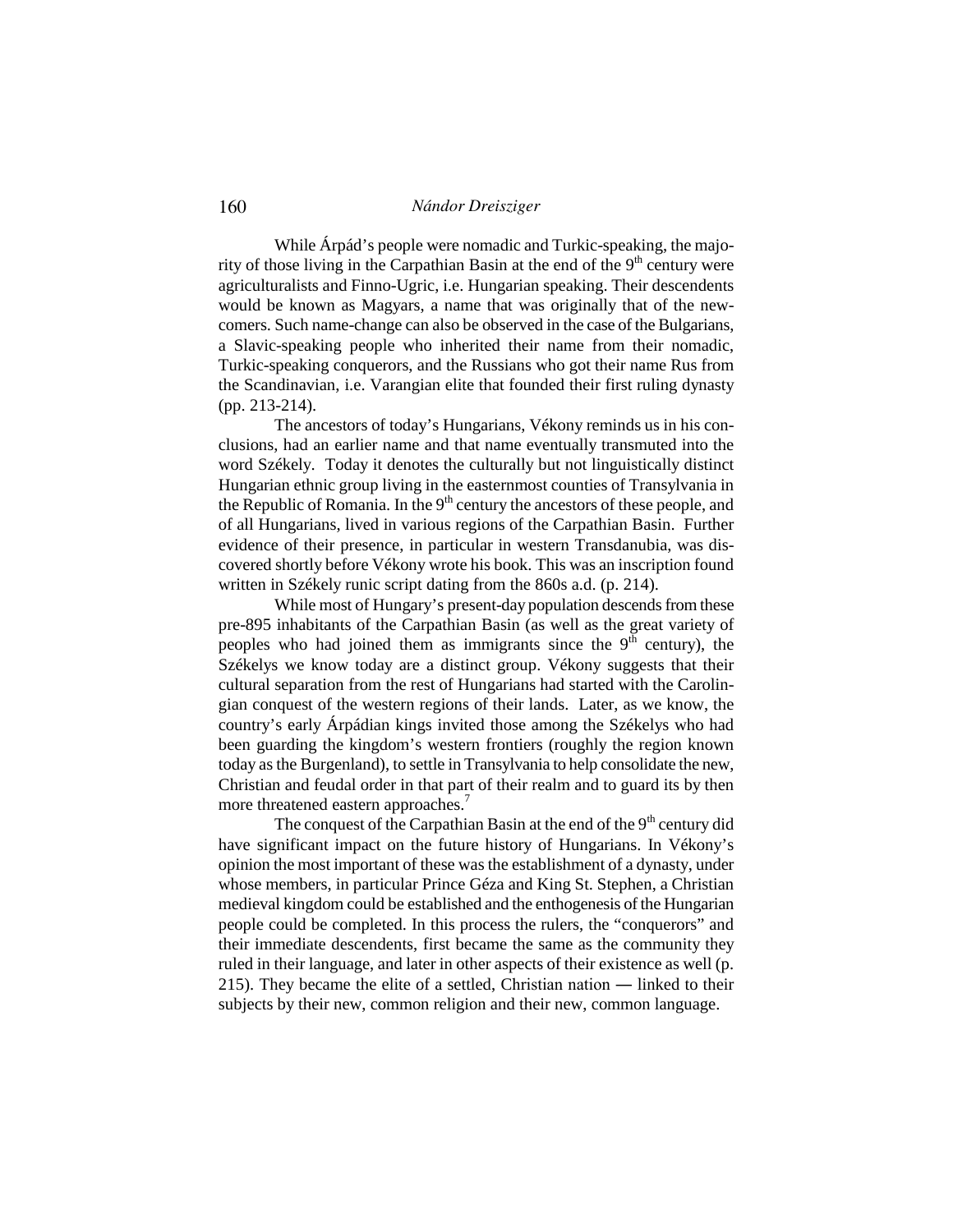Vékony adds a postscript to his book in his comments on his sources. Here he says that while his book was in preparation for printing new evidence had come to light — through linguistic, historic, anthropological and demographic research ― that should finally put an end to the false interpretation of history that places the arrival of the Magyar language in the Carpathian Basin only at the end of the  $9<sup>th</sup>$  century, with the so-called "Hungarian conquest". He continues by saying that the people who arrived at that time made up only about one percent of the region's total population, and, according to "every piece of evidence" were Turkic in speech, Turkic in their ethnicity, and nomadic in their lifestyle ― while most of the ancestors of today's Hungarians had been living in the Carpathian Basin for three or four centuries (p. 219).<sup>8</sup>

Not surprisingly because of the radical nature of these conclusions, reactions by the Hungarian scholarly community to Vékony's theories were highly sceptical. Journalist-historian István Riba devoted an entire article to Vékony's claim, made on various occasions even before the publication of his book, that the inscription found in Transdanubia (mentioned above) was written in the Székely runic script (and pre-dated the conquest). He concluded that there was no consensus among Hungarian archaeologists that this indeed was the case.<sup>9</sup> In another publication archaeologist László Kovács, disputed Vékony's estimates (given in this book and in some of his previous publications) of both the pre-895 population of the Carpathian Basin and the number of the "conquerors". In connection with the latter Kovács remarked that 5,000 armed men would not have been able to accomplish the conquest and keep the subjugated population down, enemies out, *and* part-take in the newcomers' military expeditions outside the region.<sup>10</sup> What Kovács seems to forget, is that the Varangians had managed to impose themselves and keep themselves as Kievan Rus' rulers with fewer armed men, and William the Conqueror of England defeated Harold I *and* founded the beginnings of centuries of Norman rule with an army that was not more numerous. Nor is it likely that the previous rulers of all or parts of the Carpathian Basin, the Bulgars in the southeast, the Franks in the West, Svatopluk in the north-west, or even the Avars who for some time ruled all these lands, had larger or better armies. We have to keep in mind that Árpád's warriors were veterans of many campaigns and battles, and were much-feared horsemen who rode horses superior in toughness to those available to most of their enemies.<sup>11</sup>

In any case, the conquerors of the Carpathian Basin held on to their lands long enough to see the rise of a Christian feudal kingdom under Árpád's successors in which they could count on the support of large sections of the local population to defend what by then became "their" country. This was so until the 13<sup>th</sup> century when internal dissention and an extremely powerful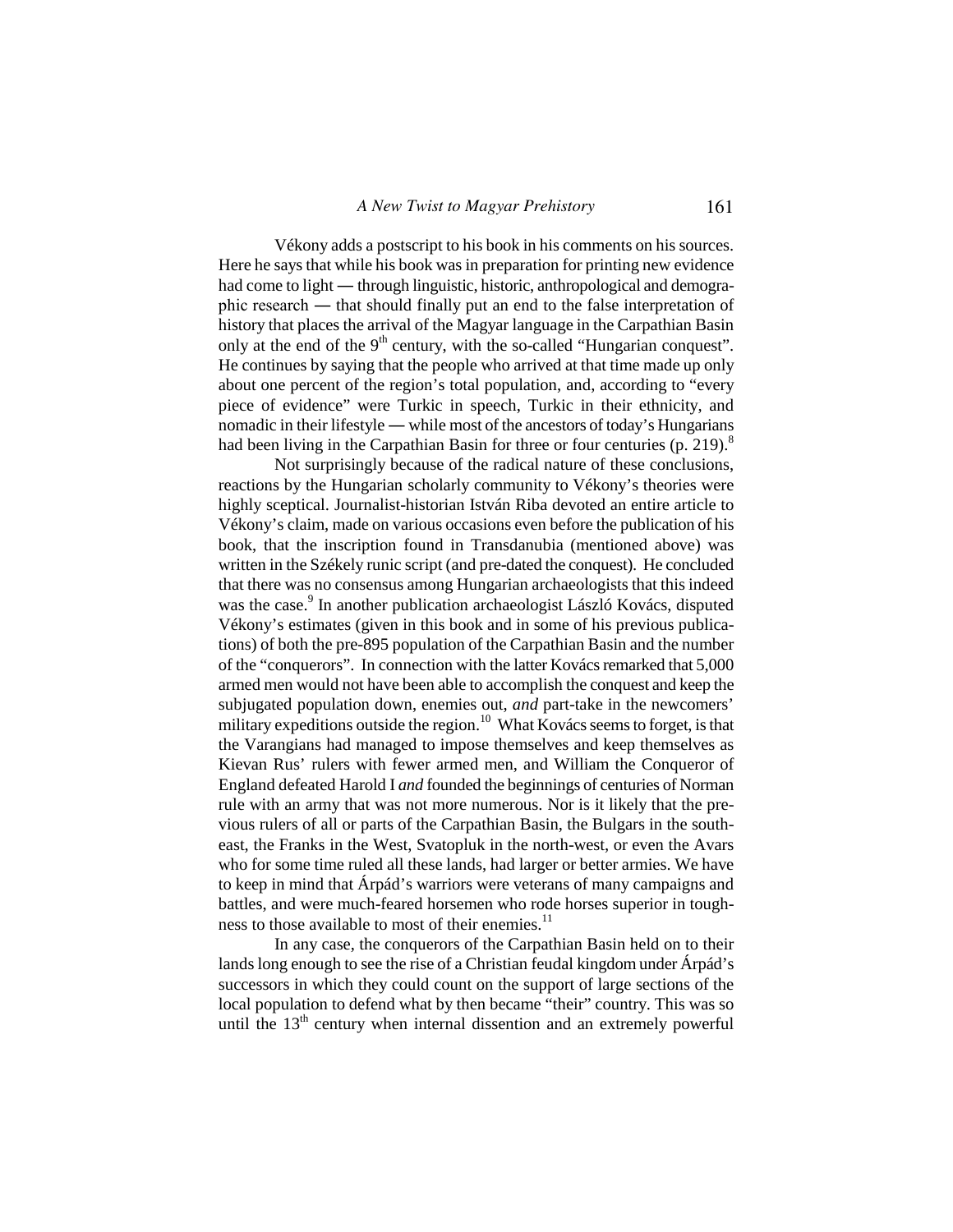enemy, the Mongols, brought disaster to the country. By then the legacy Árpád's nomadic horsemen had been forgotten and the new Hungarian army of knights in medieval armour was no match for the light cavalry of the Mongols and their Tatar allies.

#### **The new genomic research**

We have no idea what Vékony referred to when he talked about the "new evidence" supporting his conclusions that had surfaced while his book was readied for publication. But we know that a few years later such evidence did come to light. This happened when the results of the genomic research mentioned in the introduction of this review began to be published. There were several publications, both academic and popular, that outlined the findings of this project, but we focus mainly on two, the two most detailed and as a result, most important ones. Both of them are in English and both appeared in internationally-renown journals. Both are available on the internet.

The one I would like to discuss first is the study that examined and compared the mitochondrial DNA (mtDNA) of conquest-era women with the mtDNA of present-day women in Hungary and the Székelyföld. Mitochondrial DNA is passed on by women to their children, but it is not passed on by men to their offspring. It is, accordingly, a means of studying the blood-lines of women. The researchers, Gyönyvér Tömöry and her associates, extracted mtDNA from two groups. One of these was made up of slightly over one hundred women living in present-day Hungary along with 76 women from the land of the Székelys in Transylvania. The other group was made up of postconquest age women. In their case mtDNA was extracted from bones of women buried in post-conquest era graves. This group was further divided into two categories. Some bones came from graves of the elite, presumably wives and daughters of the "conquerors." These graves were identified by the rich grave goods they and adjacent graves contained. The other group represented commoners whose bones were found in graves of the common people, as identified by the lack of rich grave-goods and/or by their location in places reserved for poor people in cemeteries.

When the mtDNA of the modern Hungarian (including Székely) populations were compared to the two groups of the ancient ones, interesting results emerged. It became evident that the variance between the present-day populations' mtDNA and that of the occupants of graves of the elite was considerable, while variance between the mtDNA of people found in common graves and the mtDNA of modern Hungarians was "negligible." This suggests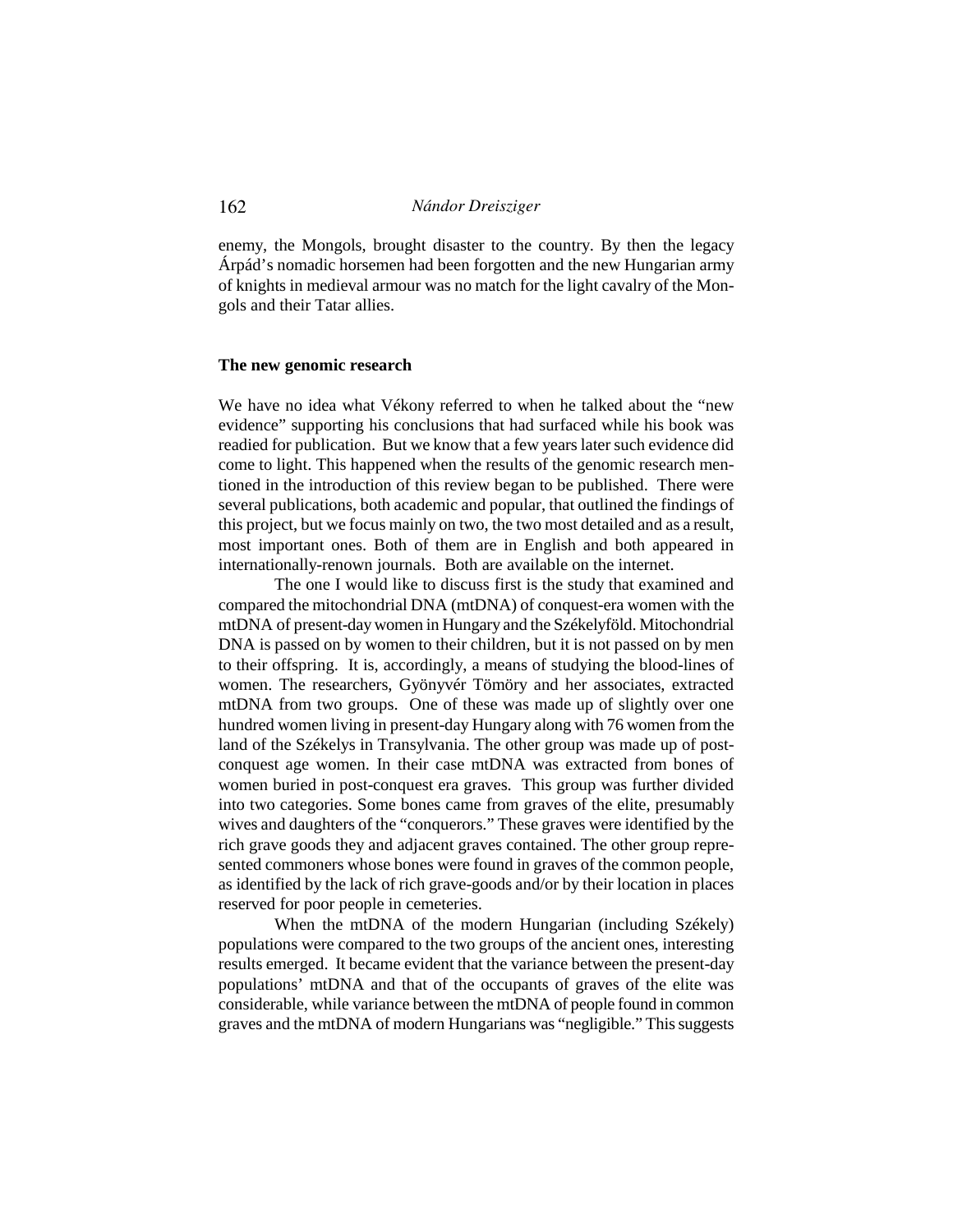that modern-day Hungarian and Székely women are not descendants of the "classical conquerors" as the researchers call the post-895 elite, while no significant distances exist between the mtDNA of women in post-conquest age commoners' graves and the mtDNA of modern Hungarian and Székely women. Since most of the occupants of commoners' graves must have been members of the subject peoples (they made up the vast majority of the Carpathian Basin's population in the  $10<sup>th</sup>$  century), these findings clearly indicate a genetic link between the region's pre-conquest population and its present-day people.

The finding that many present-day women in Hungary and the Székelyland are related by blood or may even be directly descended from the common people of the Carpathian Basin in the  $10<sup>th</sup>$  century is significant. It means that immigration into this part of Europe in the last millennium, however substantial it had been at times, did not result in a complete replacement of the region's population. "Genetic drift" to use the scientific jargon of genomic research, in the Carpathian Basin in the last eleven centuries was by no means total.

The other article under consideration resulted from the research that examined the DNA of men. In this project the researchers looked for the incidence of Tat polymorphism, i.e. the marker Tat C allele, in the Y chromosomal DNA of two populations: male occupants of  $10<sup>th</sup>$  century elite graves and modern-day Hungarian and Székely men. It should be noted here that Y chromosomes are passed on by men to their sons and as such are sources of study for male blood-lines. In the case of the ancient DNA, extraction took place from the bones of men resting in "rich" graves identified by grave goods (often weapons, horse harness or even the head or all of a warrior's horse). In the case of present-day residents, DNA samples were collected from nearly 200 Magyar and Székely men. The results of the investigation were startling. The research revealed that while in the ancient DNA the Tat polymorphism was common, among the modern samples it was virtually absent. Only one man, a Székely, carried the Tat C allele.<sup>12</sup>

The researchers also described the nature of the Y chromosome DNA found in the modern samples. They concluded that their research allowed the classification of today's Hungarian and Székely male populations into a large number of haplogroups, most of them typically European. These were the groups E, F, G, I K, N3, P and the R1 group, the last one being the most common. They also noted some differences between the Y DNA of men living in present-day Hungary, and those living in Transylvania's Székely counties. The most notable is the difference between the frequency of R1b1b2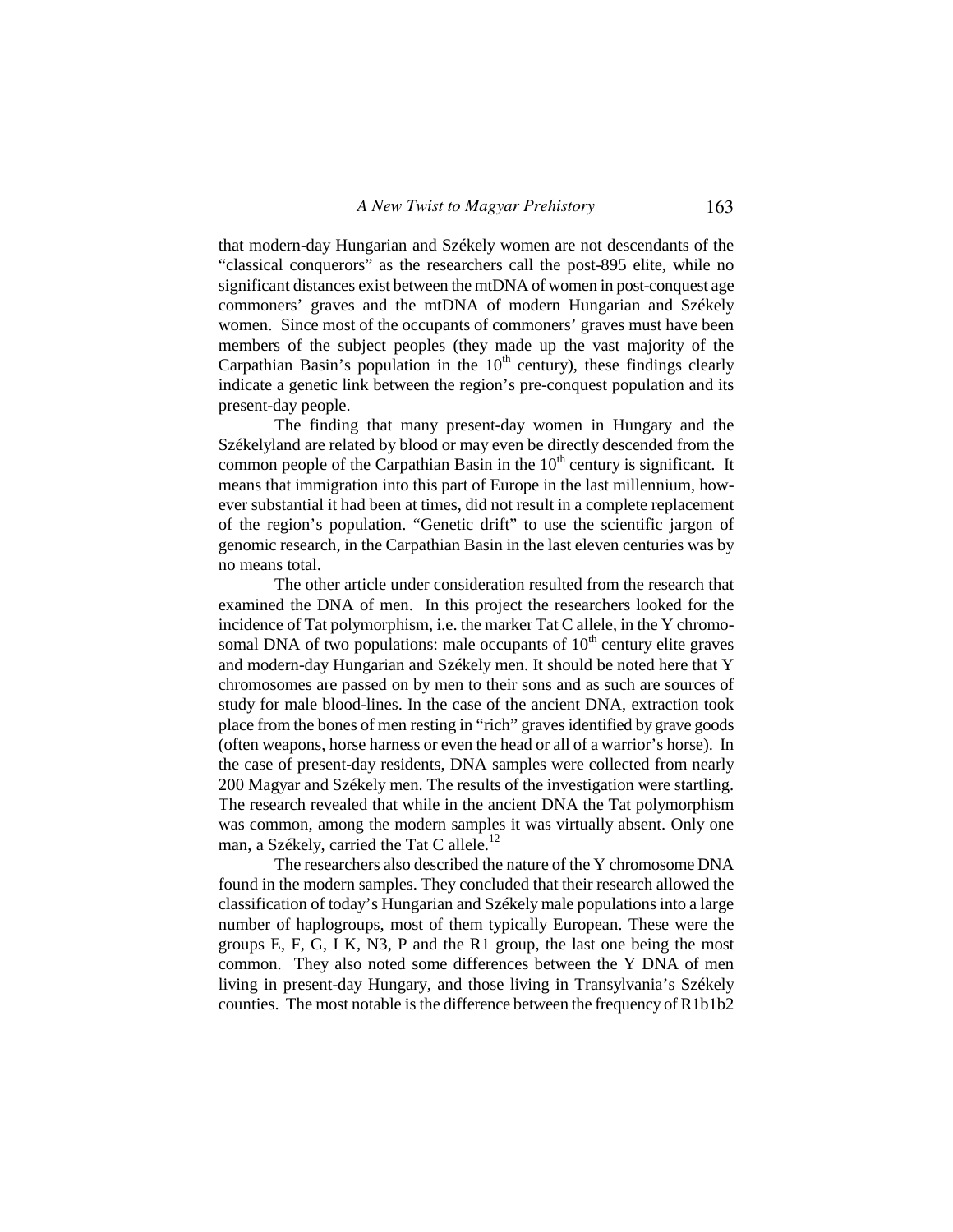(formerly R1b1c, R1b3) haplotypes in the two populations. In the Hungarian sample this frequency is 15%, while in the Székely it is close to 20%.<sup>13</sup>

It should be explained that frequency for most R1b subclades is much higher in Western Europe, including the German lands, than in Eastern Europe. The greater frequency of the R1b1b2 haplotype among the Székelys is surprising as it was Hungary proper that had received massive influxes of Western and Central European settlers throughout the ages and especially in the three centuries of Habsburg rule. The exception to this was the  $12<sup>th</sup>$  century when a great many German-speakers (later called the Saxons) immigrated to Transylvania, at the invitation of King Béla III. Is the unusually high frequency of Rb1 types among Székely men due to this particular migration or is it a legacy of their prolonged proximity to western European peoples during the time they lived in western Transdanubia under Frankish rule? It is difficult to say. We do not know the social circumstances of the Székelys' lives during their stay on the western frontiers of the Carpathian Basin. We know however that in the centuries since the arrival of the Saxons in Transylvania the two groups lived in social isolation from each other. They had no common language. The Székelys were agriculturalists while the Saxons were predominantly urban dwellers. Since the Reformation, furthermore, the two peoples belonged to different religions.<sup>14</sup>

The most important of the findings of Professor István Raskó's team is emphasized in all of their reports, namely that their research points to the fact that the "conquerors" who arrived in the Carpathian Basin at the end of the  $9<sup>th</sup>$  century were not numerous. In one of the studies the team concluded that, once they established themselves there, the "invaders" made up only a "small fraction" of that land's total population.<sup>15</sup> We have to keep in mind that this interpretation is not new. More than a century ago, the internationally renowned archaeologist József Hampel (1849-1913) came to the same conclusion, i.e. that the conquering Hungarians were "only a small minority" of the Carpathian Basin's population.<sup>16</sup>

Despite the opinion reached by Raskó and his associates that the invaders of 895 were few in numbers, the team did not come to Vékony's conclusion that the conquerors were not Hungarian-speaking. Raskó and his team-mates assumed that, because of their superior position as rulers, the conquerors were able to impose their language ― or more exactly one of their languages as they were a federation of tribes of assorted ethnicities ― on the vastly more numerous local population. But this is not how societal evolution worked in the  $9<sup>th</sup>$  and  $10<sup>th</sup>$  centuries. There was no mass media or schools to implement such a drastic socio-cultural change, even if the conquerors cared what language their subjects spoke. The contemporary examples of the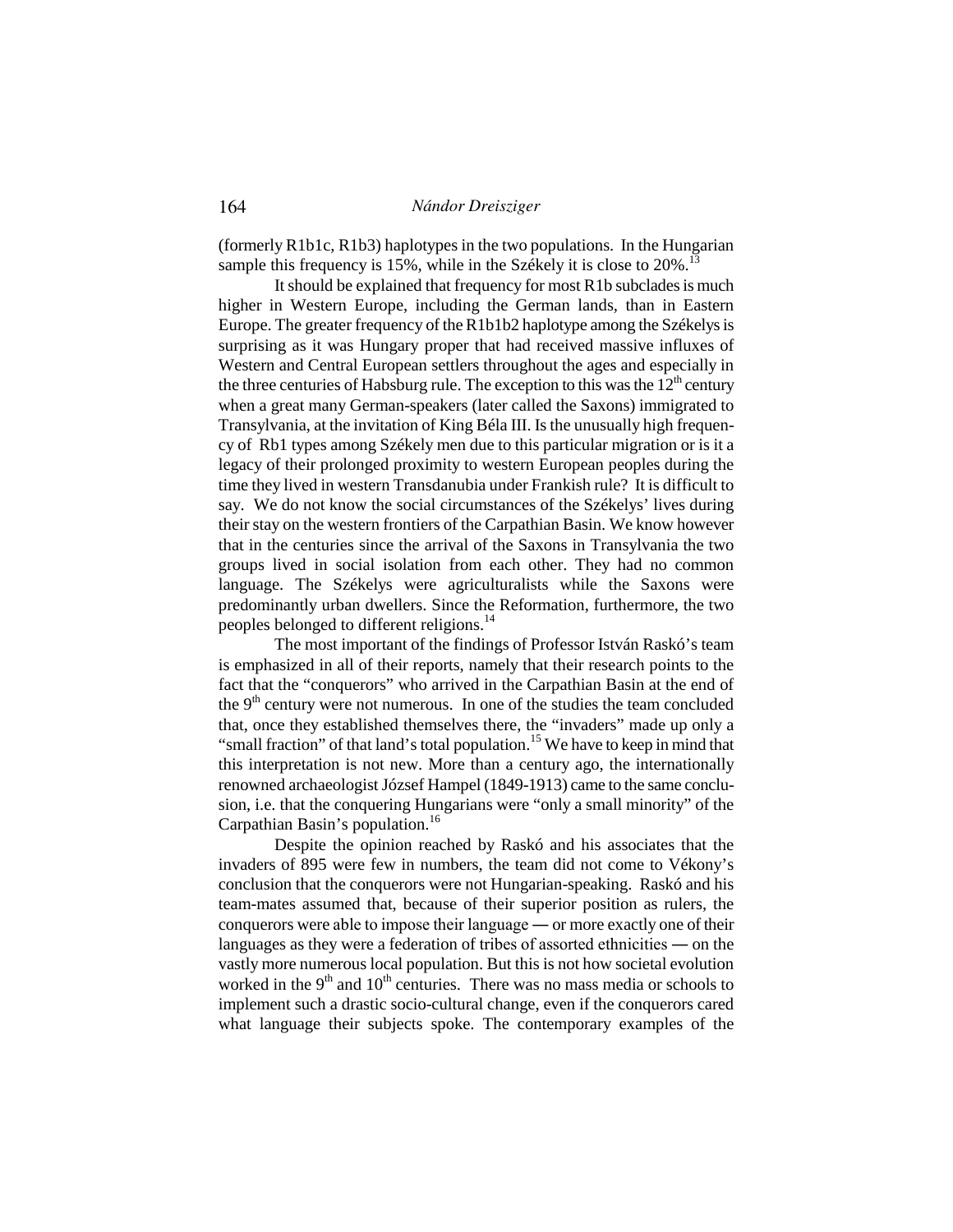Scandinavians in north-eastern England, or those in northern France (the future Normans of Normandy), the Varangians in ancient Rus, the Bulgars on the Lower Danube, and somewhat later the Normans in England, speak to this point. In all these cases the conquerors sooner or later "melted into" the more numerous, indigenous populations. True, at least two of them, bequeathed to the ethnic groups they subjugated their name: Rus (Russian) in the first instance and Bulgar (Bulgarian) in the second. The conquerors of the Carpathian Basin did the same: the peoples they conquered became known by their name: Magyar. They also bequeathed the Hungarian nation their first dynasty of rulers, as Vékony pointed out ― and much of their mythology, including the myth that they, the conquerors, were genetic founders of the Hungarian nation.<sup>17</sup>

The main title of this review article is slightly misleading. It suggests that the Székelys were the ancestors of today's Hungarians. What really happened, however, according to the evidence outlined in this study, is that the ancestors of today's Hungarians were known as Székelys before they came to be known to themselves as Magyars, and to others as Ungari, Ungar, Hungarians, etc. The subtitle of the article also has to be qualified. Vékony did not give a new twist to Hungarian prehistory. He gave numerous twists to the old version of the story ― which culminated in his new explanation of the "conquest" of the Carpathian Basin at the end of the 9<sup>th</sup> century.

Few authors of radically novel historical theories received such massive endorsement as a result of new research within a few short years of their passing as Vékony did. This happened when the genomic research project, that had started probably just at the time his book *Magyar őstörténet* went to press, was completed. Only time will tell whether this fortuitous circumstance will be enough to elevate Vékony's theories from relative obscurity to the limelight. We have to keep in mind that what he had suggested, that Hungarians had lived in the Carpathian Basin before the so-called "Hungarian conquest," is not new. The people who said so, however, are unknown or forgotten. Not only foreigners such as the Italian paleo-linguist Mario Alinei but Hungarians as well, including the teacher and museum worker Lajos Marjalaki Kiss (b. in 1887) and the writer and amateur archaeologist Ferenc Móra (1879-1934) ― and we do not even mention the supporters of the "dual conquest" theory such as Gyula László, his predecessors and followers, since their ideas are not endorsed by Vékony and are not supported by the researches of István Raskó and his team.<sup>18</sup>

Old theories, once endorsed and cherished by entire nations, do not die easily. Nevertheless, we hope that, at the very least, this review of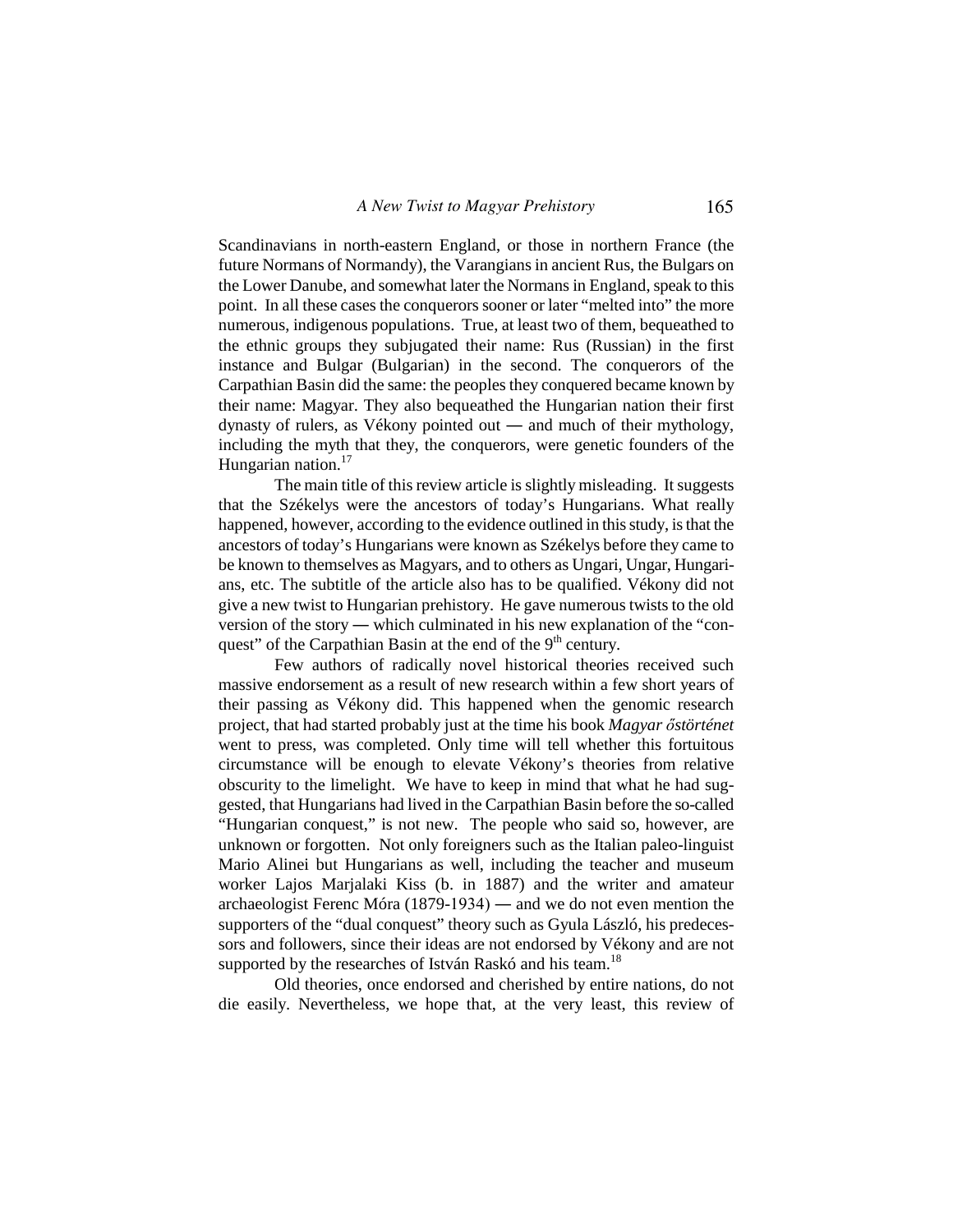Vékony's book and of the evidence that had surfaced since its author's passing will foster a new debate about the subject.

Prehistory is a complex field of study. It involves numerous disciplines none of which can do much to elucidate the past. As Csanád Bálint warned us, it is full of insurmountable difficulties and innumerable pitfalls.<sup>19</sup> This warning should be kept in mind when we search for new explanations to old, time-honoured theories. This admonition, however, should also apply to the sources that had been the building blocks of the old theories. In the science of genomics we have a new instrument to do this, yet we have to keep in mind that this tool too, has shortcomings and imperfections ― that might not be eliminated for some time, perhaps never. Only much new research, in this new field – as well as in the traditional disciplines ― can bring us a little closer to the truth.

### **NOTES**

<sup>1</sup> Spencer Wells, *Deep Ancestry, Inside the Genographic Project* (Washington, D.C.: National Geographic, 2006). A massive volume of what might be called applied genomics is Stephen Oppenheimer, *The Origins of the British* (London: Robinson, 2007). This book suggests that the ancestors of the English were not the Angles, Saxons and Jutes who invaded Britain in the Dark Ages, but West Germanicspeaking migrants who had started to settle in that land before the Roman Conquest.

 $\frac{1}{2}$ . The background to the research projects that resulted in the studies on genomics reviewed here is described in Csanád Bálint, "Az ethnos a kora középkorban (a kutatás lehetőségei és korlátai)," in *Századok,* 140, 2 (2006): 277-348. I am indebted to Dr. Bálint for sending me an electronic draft of this study. See also Mihály Szolláth, "Gének és nemzetek" [Genes and nations] in *PR Herald* available at [http://prherlad.hu/cikk\\_print.php?idc=20081109-164345](http://prherlad.hu/cikk_print.php?idc=20081109-164345)

<sup>3</sup> Gábor Vékony was born in the village of Csengőd on 15 December 1944. Csengőd is in the heartland of the Carpathian Basin, on the Great Hungarian Plain. During the final phases of World War II his small settlement was occupied by the Red Army just before he was born, which means that he might have been the first child in the village to come into existence after the passing of the "old order" in Hungary. He finished his grade school in the nearby village of Tabdi, and his secondary schooling in the town of Kiskőrös, which happens to be the birth-place of Hungary's favourite lyrical poet Sándor Petőfi. Vékony continued his studies at Budapest's Eötvös Loránd University (ELTE) in the field of prehistory and archaeology. After a two-year stint as a museologist in the city of Tata, he returned to ELTE to teach these subjects, and remained in that position until his untimely death in 2004. He was a prolific author. In many of his publications he disagreed with previous commentators as well as his contemporaries, especially in the fields of his specialization: the evolution of Magyar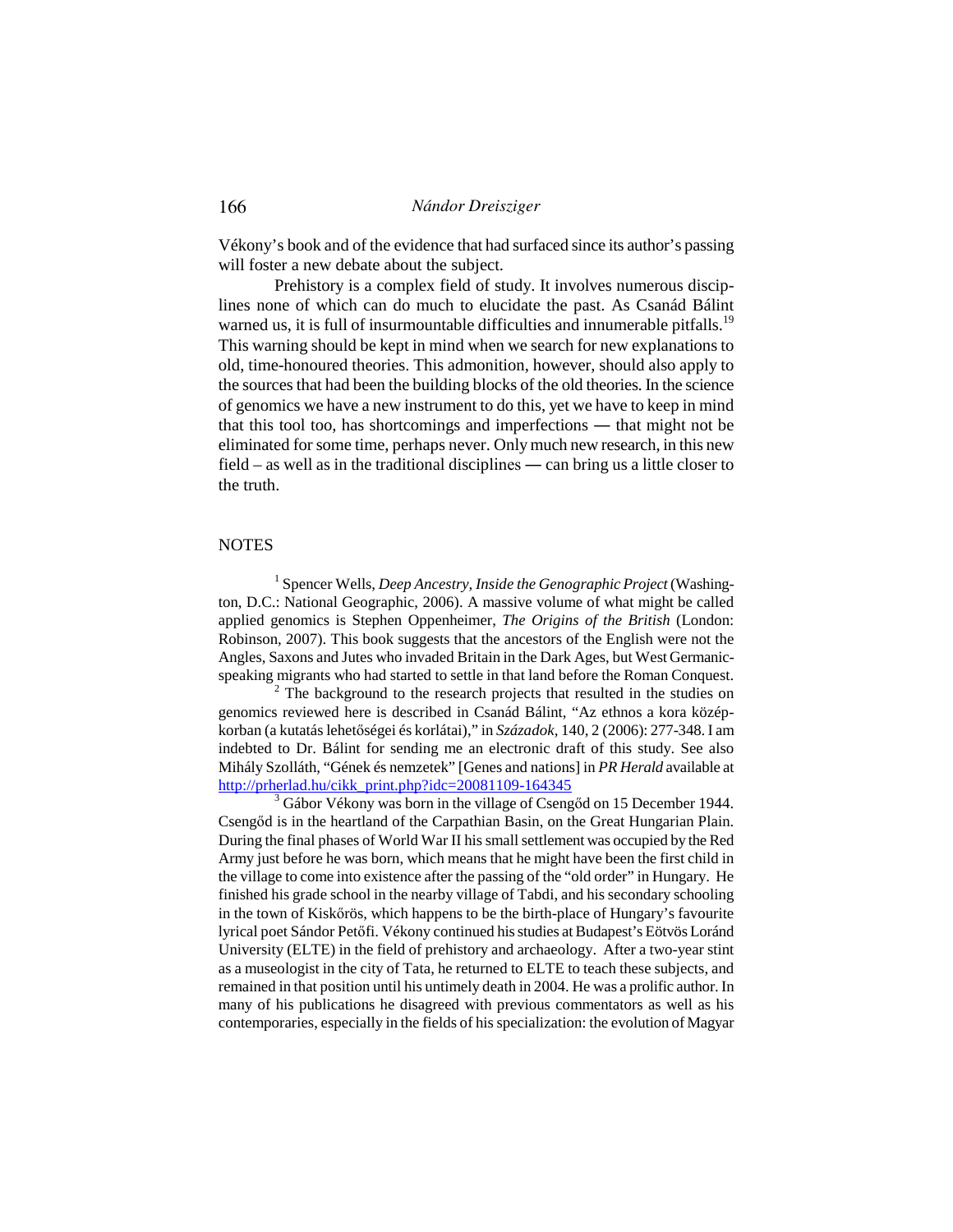runic scripts and the ethnogenesis of the Hungarian people. *Magyar őstörténet...* was the last of his volumes to appear in his lifetime, two more of his books saw the light of day after his death. *Magyar őstörténet* has no footnotes. An annotated version ofthis manuscript had been at one point deposited with the Hungarian Academy of Sciences (private information from István Erdélyi).

<sup>4</sup> One of his books is available in English translation: *Dacians, Romans, Romanians* (Hamilton ON: Corvinus, 2000).

<sup>5</sup>Traditional interpretations of the Uralic and Finno-Ugric homelands place them further east, in some cases east of the Ural Mountains. László Kontler, *Millennium in Central Europe: A History of Hungary* (Budapest: Atlantisz, 1999), 35-37. Also, László Makkai, "The Hungarians' Prehistory, Their Conquest of Hungary and their Raids to the West to 955," chapter II of *A History of Hungary* ed. Peter F. Sugar, Péter Hanák and Tibor Frank (Bloomington IN,: Indiana University Press, 1990), 8-14. For another, much more detailed treatment of the subject in English see András Róna-Tas, *Hungarians & Europe in the Early Middle Ages: An Introduction to Early Hungarian History* (Budapest: Central European University Press, 1999). For a shorter work by the same author, available in large part online, see "The Migration and Landtaking of the Magyars," *The Hungarian Quarterly*, 37 (winter 1996): <http://www.hungarianquarterly.com/no144/p37.shtml>

6 For those not familiar with Hungarian: the sz in the word Székely is pronounced as the s in English (and not as the sz in Polish!), the é as the é in French, the k as the k in English, the e as the e in the English word men, and the ly as the y in the English word yet.

 $<sup>7</sup>$  From about 907 to the early 1040s, for example, the western frontier was</sup> not threatened. The arrival of the Székelys in Transylvania is usually dated to the first part of the 11<sup>th</sup> century. See László Makkai and András Mócsi, *Erdély története*, A *kezdetektől 1606-ig* [The history of Transylvania from earliest time to 1606] (Budapest:Académiai Kiadó, 1986), 293. The authors of this volume stress that different theories exist regarding the Székelys' early history. The suggestion that the transfer of the by then largely Christian Székely population from Pannonia to eastern Transylvania was motivated more by considerations of internal power politics than external threats is made by József Kolumbán-Antal, *Székely honfoglalás* [Székely conquest] (Székelyudvarhely: Litera-Veres, 2008), see the conclusions.

<sup>8</sup> Vékony's precise words are "a VI-VII század óta," which suggests from 500 a.d. to the end of the 690s, that is, at least 200 years before the conquest. This vagueness about the Székelys' arrival will probably elicit critical remarks, but it is not surprising in view of the lack of evidence. The movements of peaceful settlers did not make much news in the  $6<sup>th</sup>$  or  $7<sup>th</sup>$  centuries. Yet, the influx into the Carpathian Basin in the 670s of unidentified peoples is noted even by such stalwart believer of the traditional version of the Hungarian conquest as István Fodor, "A népvándorlás és honfoglalás kora Erdélyben" [The age of the great migrations and the Hungarian conquest in Transylvania], in *Tanulmányok Erdély történetéről* [Studies about Transylvania's history] ed. István Rácz (Debrecen: Csokonai, 1988), pp. 47f.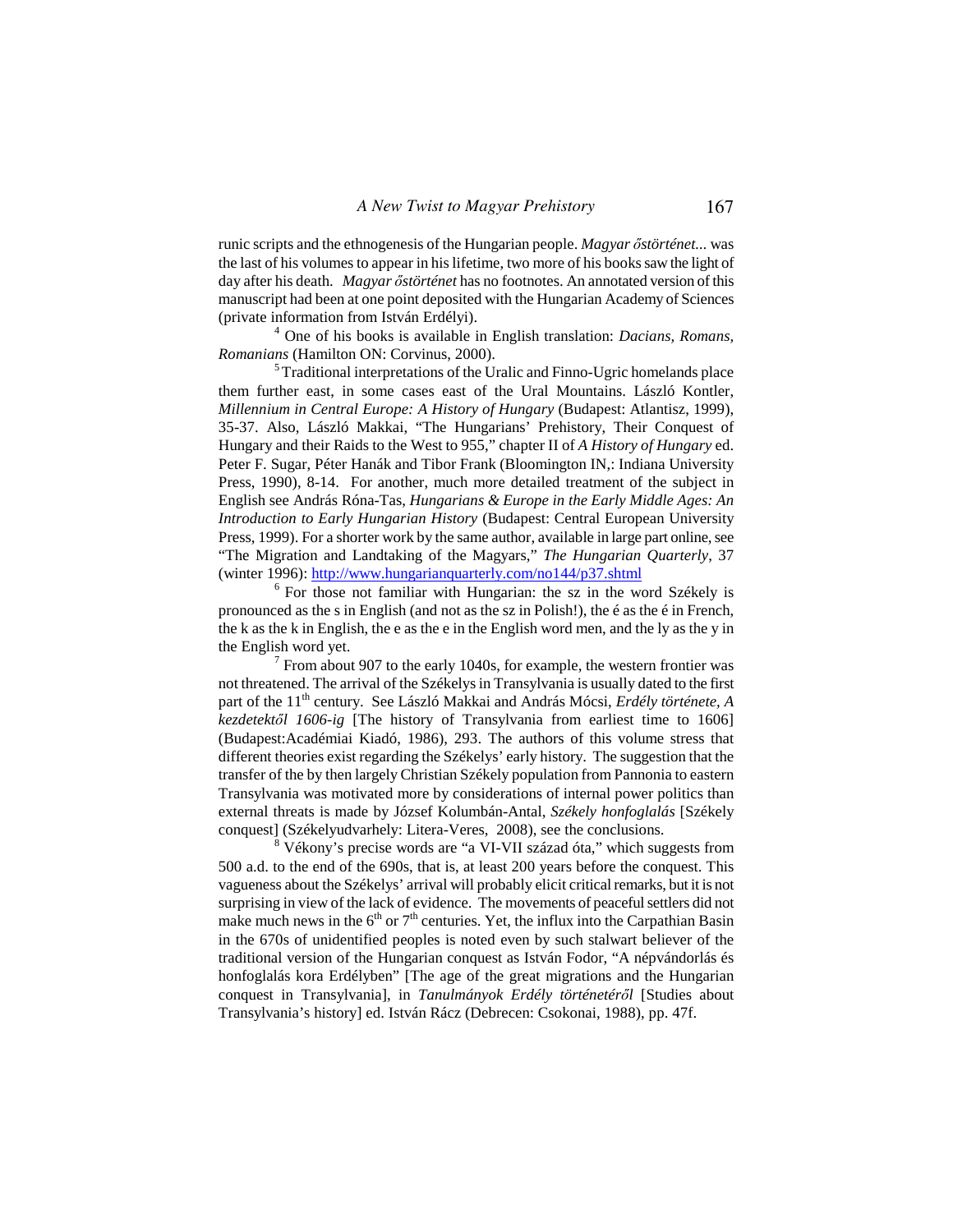9 István Riba, "Reading the Runes: Evidence of the Dual Conquest?" *The Hungarian Quarterly,* 41 (no. 157, spring 2000), accessed at the website <http://forums.skadi.net/showthread.php?t=105291>

<sup>10</sup> László Kovács, "Remarks on the evaluation of the  $10<sup>th</sup> - 11<sup>th</sup>$  century cemeteries of the Carpathian Basin," in *Research on the Prehistory of the Hungarians: A Review,* ed. Balázs Gusztáv Mende (Budapest: Institute of Archaeology of the Hungarian Academy of Sciences, 2005), 352, n. 5. This is a very informative volume, written often in very awkward English. Anther critic of Vékony is Ferenc Makk who emphatically disagrees with Vékony's claim that the Carpathian Basin's autochthonous population greatly outnumbered the conquerors. See Makk's review of Vékony's book in *Századok* 139 (2005): 459-476.

 $11$  On the subject of the superior horses ridden by Árpád's warriors see the interview with István Raskó in *Élet és Tudomány* 47 (2007): 1478-80, the last part.

 $12$  According to the article's authors, this finding, i.e. the virtual absence of this C allele in modern Hungarian populations, is consistent with the findings of several other research teams, which they cite. Tat polymorphism, that is the Tat C allele, is the diagnostic marker of a subgroup (N1c) in the y-chromosomal haplogroup N. On this group see [http://en.wikipedia.org/wiki/](http://en.wikipedia.org/wiki)Haplogroup\_N\_(Y-DNA)#N-Tat .

<sup>13</sup> In this connection see the Hungarian report on this research: Erika Bagácsi-Szabó, *et al*., Genetika és (magyar) őstörténet [Genomics and Magyar prehistory), *Magyar Tudomány,* 169, 10 (Nov. 2008) (table 7 on p. 1212) accessed in June 2009 at <http://epa.oszk.hu/00600/00691/00058/05.html> This report differs substantially from the reports that the same team of researchers published in English.

 $14$  In any case the "Saxon" men in Transylvania are more likely to be members of the R1b subclade R1b1b2a1a1. On the matter of the Székelys' DNA, in the study of mtDNA by Tömöry *et al*., the researchers conclude that there is more evidence of Asian genetic imprint among Székely populations than among Hungarian ones, suggesting that the Székelys are of even more varied genetic background than the Hungarians. Indeed, an ongoing genomic Y-DNA study of Bukovinan Székely men has so far concluded that this Székely sub-group, which was selected for study because it was believed to be geographically quite isolated, is of very mixed "deep" ancestry. The scores of individuals tested for this study belong to fourteen different haplogroups. I am indebted to Dr. Elizabeth Long, the study's leader, for her periodic reports to me on this project's progress.

<sup>15</sup> In the study of the female bloodlines (mtDNAs) by Tömöry *et al*.

<sup>16</sup> Hampel's work and views are discussed in Péter Langó, "Archaeological Research on the Conquering Hungarians: A Review," in *Research on the Prehistory of the Hungarians: A Review,* ed. B. G. Mende, *op. cit.* pp. 202-205.

<sup>17</sup> According to Hungarian-American historian Denis Sinor of Indiana University, "Hungarians,… have always considered themselves the descendants of the conquerors…." Denis Sinor, "The Outlines of Hungarian Prehistory," *Journal of World History,* 4 (3): 513-54[0, accessed online in June 2009at](http://forums.skadi.net/showthread.php?t=105291) http://forums.skadi.net  $\frac{s$ howthread.php?t=105291. The list of peoples who conquered lands but failed to